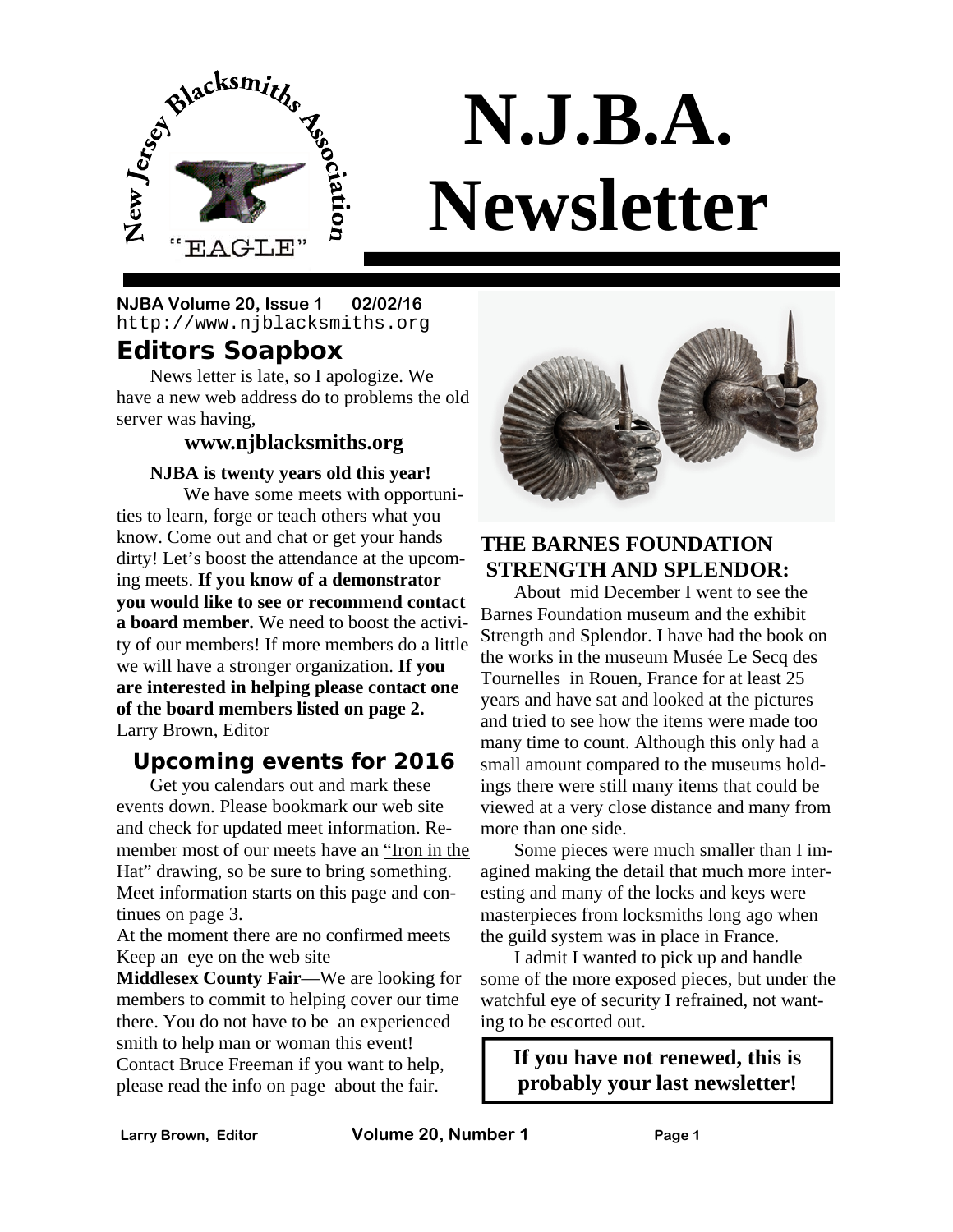### **The New NJBA Web Site!**

The NJBA Web Site is:

http://www.njblacksmiths.org The Newsletter is at: http://www.lightningforge.com/ njba/index.htm or use the link on the NJBA web site for the newsletter.

#### **Official NJBA Address**

**NJBA P.O. Box 224 Farmingdale, NJ** 

 **07727-9998** 

#### NJBA Board of Directors

Directors are only available with hard copy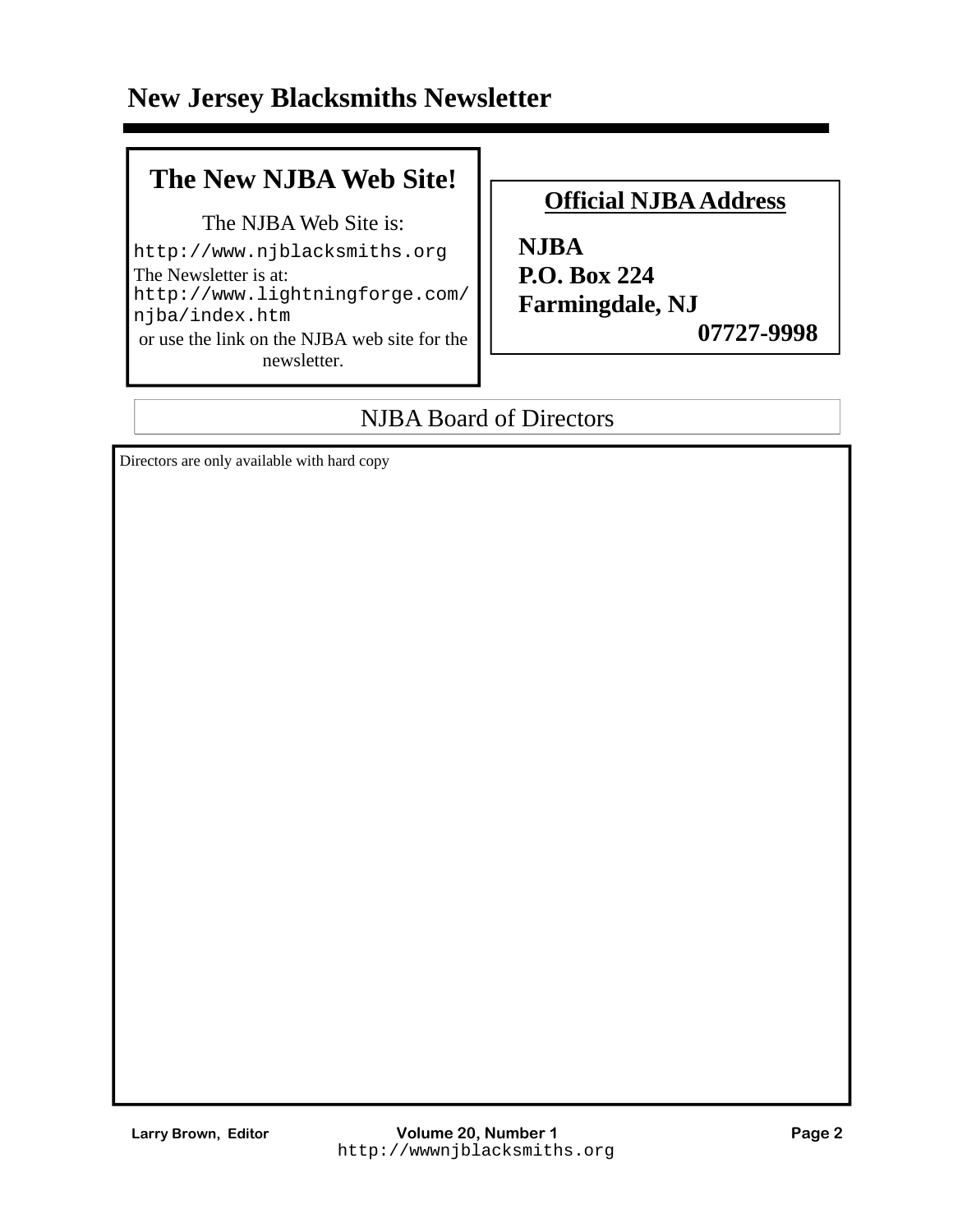

 I was amazed to see the amount of riveting and notching used in the pieces where I had previously assumed forge welds and couldn't tell from the pictures. The museum had published a book on the exhibit which I felt was a good buy to help remember all I had seen.

 The rest of the museum is a fantastic collection of art works specializing in work by Renoir and other painters. Mixed in in various themed assemblages were sculptures, furniture, household items from the past and quite a bit of mostly American ironwork. They sell a book on the artwork in the museum, which I also bought to get a better look at some of the ironwork displayed in the museum.

 Although the Strength and Splendor exhibit has closed there is still a large amount of iron work to be viewed in the museum and I would recommend stopping there if you are going near Philadelphia.



#### **Middlesex County Fair, 2015 by Bruce Freeman**

 On Monday, Aug. 3, after applying some finishing touches to the lightweight forge equipment, I loaded it all up -- including three forges, firepots, hoods, flues, blowers and stands, anvils and anvil stands; one vise and stand; two 10-gallon slack tubs; two canopies; plus coal, kindling and hand-tools -- into my little Nissan pickup truck to take to the Middlesex County Fair.

 At about 3:30 PM, Larry Brown, Tom Majewski, and I met at the fairgrounds to set up. In about 45 minutes, we'd unloaded my truck, set up two canopies, three lightweight forges, complete with hoods, flues, and blowers, three 55-lb anvils and stands, and one leg vise. Aside from the anvils, no single item to be moved weighs more than 40 lb, so the work was light. By the time NJBA members Damian and Heather Toryak (and kids) arrived at about 4:30 PM, there was nothing left to do but to fire up the forges, which we proceeded to do.

 I began to re-forge the stanchions we use around the perimeter of our site to support a rope to exclude the public, a job I didn't finish till Tuesday. (The pigtail coils on top of some of these were too tight to permit larger ropes to be strung without considerable finagling, and someone, sometime, had bent up the step flange which was intended to be used to sink the stanchions into the ground -- resulting in stanchions difficult to set up by foot or hammer.) Tom made a handle for another tin can, giving us a second water dipper. Larry made us several stakes from 3/8" rebar, which will fit inside the 1/2" holes on the legs or bases of some of the equipment.

 I wasn't keeping tabs on what Damian made on Monday, but across the three days he was there he made two musical triangles. I also worked on a ladle made from a 4" square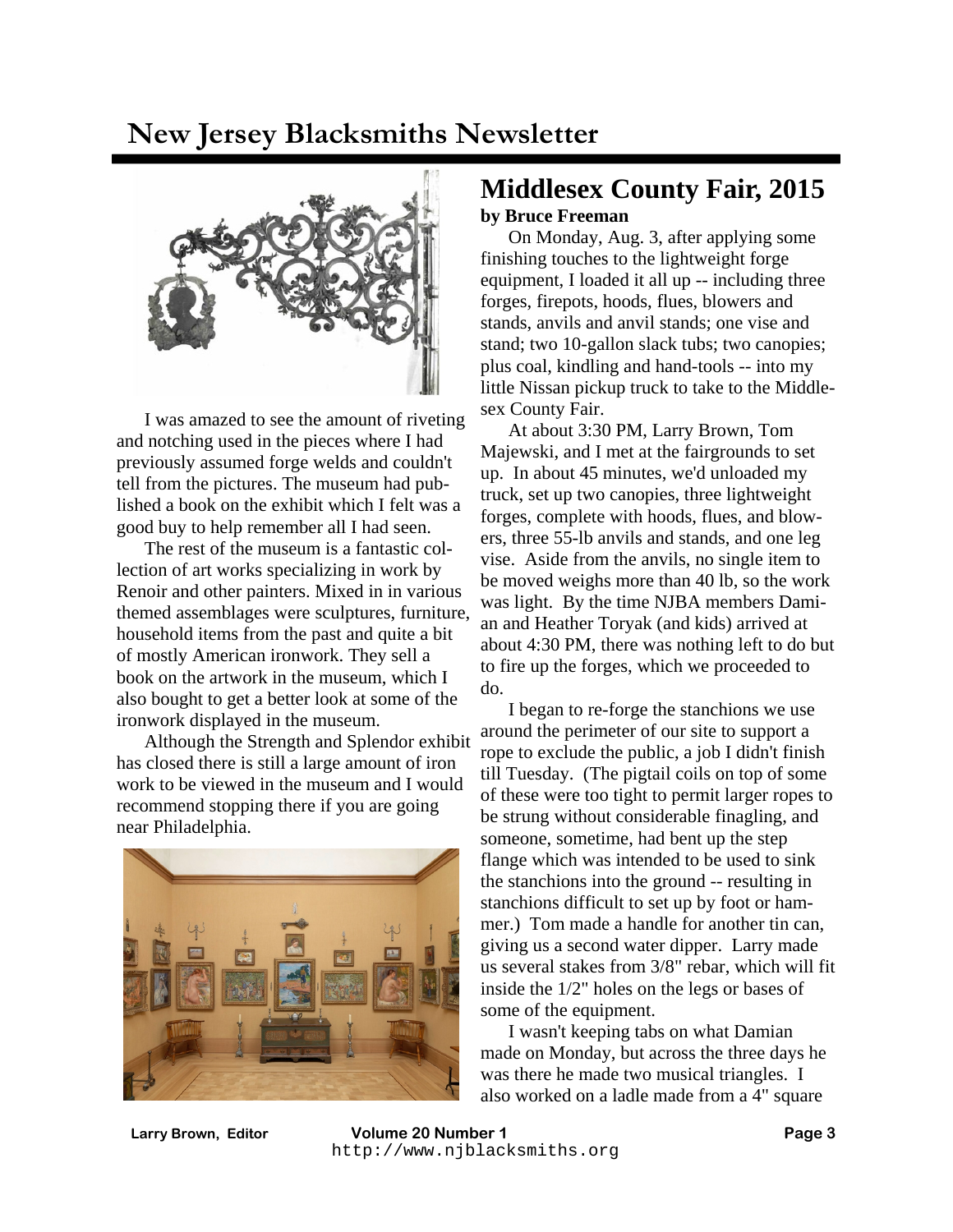piece of 1/8" steel, but I haven't finished the handle for it yet. Wednesday evening I did a quick demo of a penny-end, mainly for Damian's benefit.

 The fair itself was the same as always, with wrestlers on one side of us and musicians on the other, crafts demonstrators (leather, weaving, rug-making, etc.) opposite us, a barn full of old farm and machine tools behind them, Boy Scouts and an arena with acrobats to the north. There were also lots of food vendors, commercial and community-interest booths, rides, games, 4-H animal displays, etc. We've been lucky with the nearby musicians -- these two fellows sing old country songs and do a good job of it, albeit they do some songs a couple times across an evening.

 Damian, Heather and I started to strike the site on Wednesday, and the two of them did as much as possible, including putting up both canopies, before leaving in time to get some sleep before their respective workdays on the morrow. They offered to stay later, but I knew I couldn't bring my truck back onto the fairgrounds till after the 11 PM closing (and indeed it was closer to 11:30 that I was able to drive in), and I knew I could load all the equip-Middlesex County Fair 2016 ment by myself -- which would have been an unutterably impossible task with the old equipment. (Nonetheless, I don't plan to repeat this experience, mainly because the weight is a bit too much for my old pickup truck, which I discovered needs new rear shocks!)

 The Fair complicated matters a bit by turning off the overhead string of lights before I finished; but, fortunately, the main lights proved adequate.

 Last year, by contrast, we transported our (heavy) equipment in the old NJBA trailer - which weighed in, loaded, at 3500 lbs and required at least a heavy pickup truck with a break actuator to haul -- and it took four of us at least an hour to set up. Some of that work

was heavy -- like moving the  $(125-lb+)$  anvils and the heavy oak stumps they sat on, and setting up the heavyweight blowers and vises. Exhausting work! The following Friday, seven people broke down the site and stowed the equipment in the trailer, though with that many working none of us was exhausted. This level of effort has been inhibiting our demonstrating! That heavy equipment LOOKED fine, but was entirely disproportionate to the light forgings we do at demonstrations.

 Obviously, a lot has happened, vis-a-vis our equipment, since last August. We've held two successful workshops to fabricate anvil stands, firepots and folding forge tables.

 We've had some additional Monday evening sessions at Marshall's forge, finishing up some of those things, and in addition I have taken home a lot of it to work on myself. In particular, fabrication of the legs for the folding forge tables did not go as smoothly as I'd expected, and we had to make some modifications, after which I still had to take them home to fit the things up in a multi-step process that has resulted in three working forges so far. \* \* \* \* \*

 It was only two years ago that NJBA was able to set up at the Middlesex County Fair on the Sunday before the fair opened, then demonstrate from Monday through the final Sunday, before loading the trailer and hauling it out that evening. This was great for NJBA, as our demonstrations attracted a lot of interest from the crowd; however, it took manpower, which we got it from participation from the membership.

 Then two things happened: (1) David Macauley died, depriving us of the person who had championed this event. (I had always tried to support the event, but it was David who worked alot it.) And (2) the fair changed its Sunday closing time to 10 PM, making it im-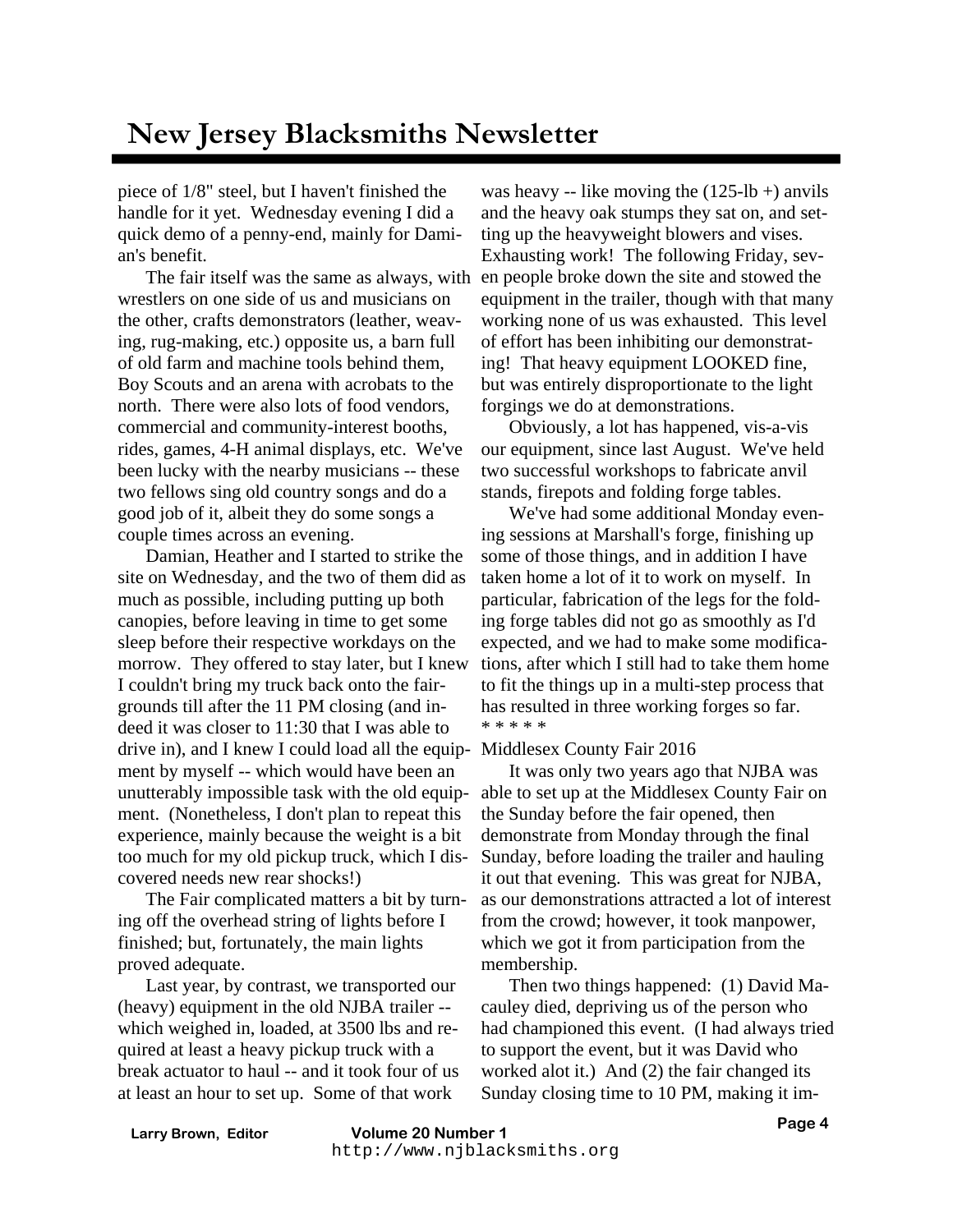possible for us to bring the trailer in for loading till after that time, which, in turn, lost us the entire weekend, due to the need to get a truck there to tow the trailer. (We were able to get that help on the Friday evening.)

 Well, the lightweight equipment has changed that, but this year I found I could not generate many commitments to attend. I rather suspect that if NJBA committed to being there all week, we'd get a lot more participation from members and generate a lot more interest from the crowd, but there's a limit to human endurance. Since I am just not up to running this event for five evenings plus the full weekend, I went with the commitments I got -- for Monday through Wednesday, our requisite three days. (We're paid for three days.)

#### **Contact Bruce Freeman to commit to next**

**years fair!** A lot of people are not needed to accomplish keeping this event going. You can be a beginner and get forging experience while helping with this event. Larry Brown

### **Forge Hoods for the Lightweight Forges**

by Bruce Freeman

 Back in August, I prototyped a forge hood from stainless steel for use with the new lightweight forge tables we're making. The job went pretty well and we used that hood at the Middlesex Co. Fair, along with the two I'd made from galvanized steel many years ago. Rather than schedule a workshop for the forge hoods, I solicited assistance at the 8/24/15 and 8/31/15 Monday Night Open Forge meets at Marshall's shop. Damian Toryak joined me both days, and Tom Majewski on the second day. Despite some problems with the HF metal shear, we succeeded in cutting out the remaining hood blanks. On two of these, we

then folded up the tabs and made the two creases to square off the base, then rounded the top, ready for riveting and for receiving the collar piece. One more we did some work, but not so much, and the other two

 Since then I finished the rough forges - tabs, creases, and rounding the tops. I also made five more collars to receive the flue pipes. All these pieces I took home to my shop to work on, but autumn painting chores and winter weather delayed me till recently. So far I've welded up the collars, but I still need to assemble the hoods with rivets -- the work of a day or two more.

### **Princeton Open Forge Meet, Oct. 10, 2015**

by Bruce Freeman

http://www.princeton.edu/prism/ blacksmith\_2015/photos/index.xml

 Only three blacksmiths turned out for this event this year, but the turn-out among Princeton students was excellent. Billy Barrett arrived early with his forge and anvil, as well as a display table showing his work. Matt Vallon (NJBA member and grad student at Princeton U.) arrived with a gas forge and anvil about the same time that I showed up with three light-

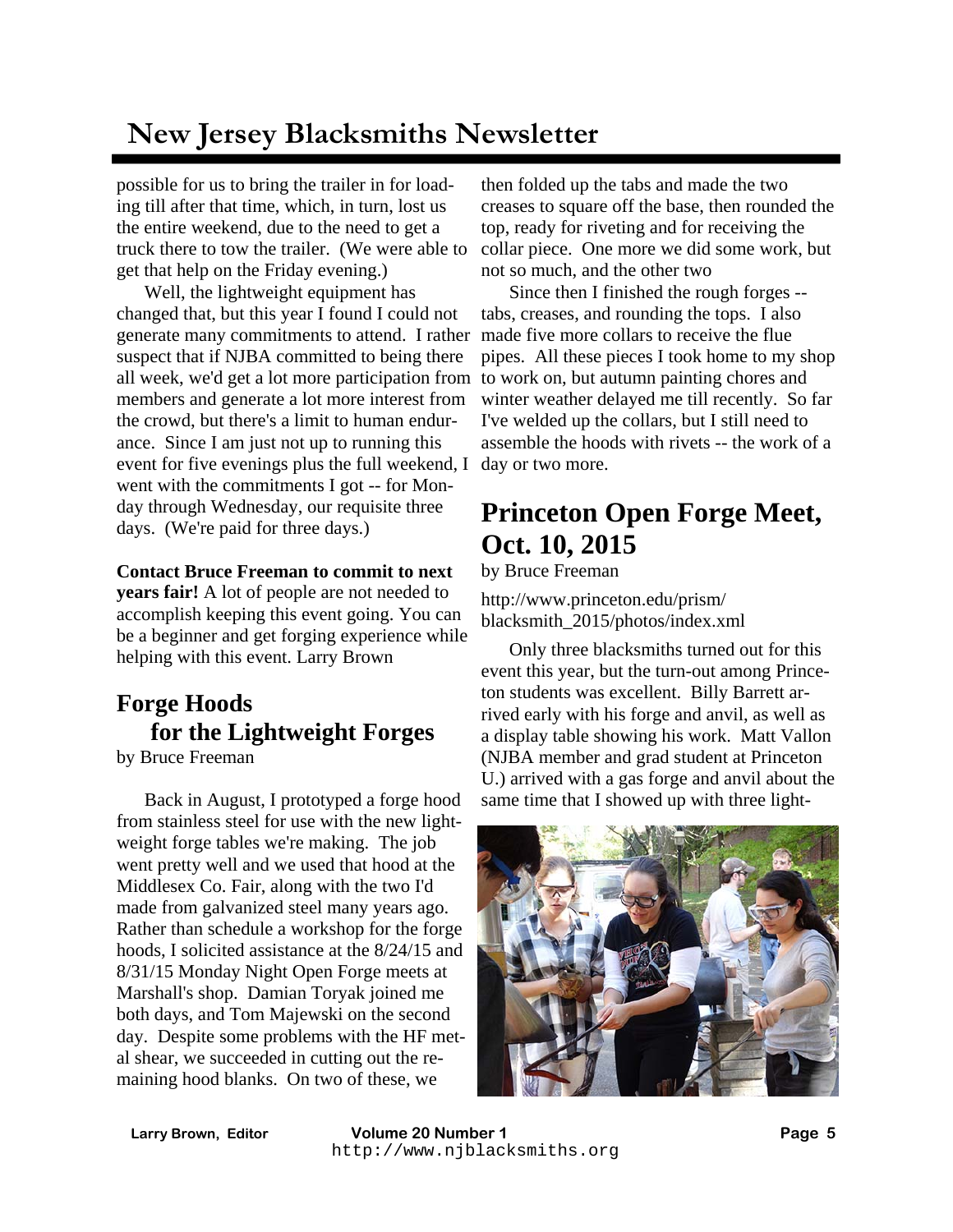weight coal forges, one leg vise, four anvils, coal, slack tubs, and tools. I also brought three collapsible canopies, but it was a bright sunny day, so we only erected two of them, to provide some relief from the sunshine.



 Princeton U. provided the steel stock, but Billy and I had to cut it down from 5' lengths, for which purpose we each had brought angle grinders with cut-off wheels. Don Schoorman (the Senior Technical Support Staff member who runs the metallurgy lab), Mike Wang (president of the PUMRS) and Sandra Lam (Academic Program & Communications Coordinator) were present to provide assistance and/or to take photographs.

 Princeton professor Craig Arnold gave a talk to the metallurgy club (the Princeton U. chapter of the Materials Research Society)





while we fired up the forges. Then Billy gave a basic blacksmithing demonstration to the crowd of students. Matthew tended to a small group, who seemed to be trying to make swords out of the mild steel stock provided by Princeton. I ran around keeping the other three fires burning while introducing individual students to forging. With only three experienced hands tending the students at the forges, things got a bit hectic.



 Having been at it since early in the day, I took a break around 1 pm to enjoy the lunch Princeton U. provided -- cheeseburgers, hotdogs, chicken, various salads, drinks, Italian ices, cookies and brownies. Then I got back to work, and started cleaning forges of clinker, while rebuilding the fires that were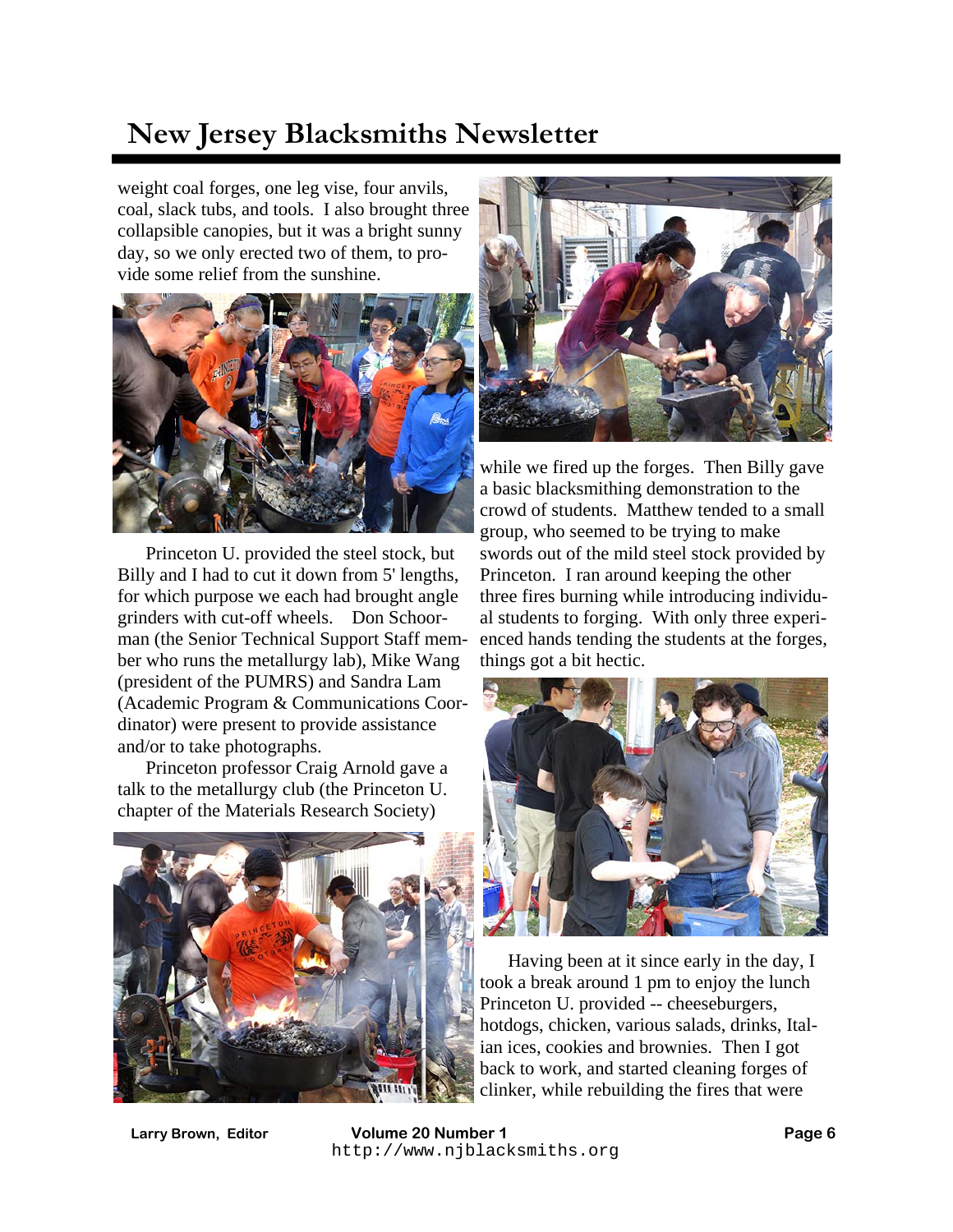

consistently neglected by these novice blacksmiths.

Despite the crowds (sometimes four per forge!) and hubbub, the students seemed quite taken with blacksmithing. Several tried twisting square stock. One made a hook and punched it. Billy coached others in more complete projects, like wall hooks. I kept telling new groups of students to feed coal into the fires from the perimeter, but kept encountering hollow fires throughout the day. Eventually, I demonstrated the "Hockenbury Heart" (see separate article) to a few of the students.

 We started shutting down around 4 PM, but had hangers-on working nearly 1/2 hour longer. Eventually, we prevailed upon them to shut things down, and we started breaking down. All in all, it was a very successful open forge meet.

#### **The Hockenbury Heart**

#### by Bruce Freeman

Many years ago Luke Gasoir showed me a clever way to make a heart of round bar stock. In Luke's technique, you fold the rod sharply back on itself and weld the tip where it touches the rod, giving you something resembling the eye in an enormous needle.

Next you expand the middle of this over



*Figure 1* 

the horn till it's quite wide and rounded. Finally you flip the tip over, and, voila', you have a heart. I've done this a few times, but always had trouble getting the heart to come out symmetrical.

 Recently, it occurred to me that when kids make Valentine's Day hearts in school, they fold red paper in half, cut the outline of one side, then unfold -- automatic symmetry. It occurred to me to try this in iron by bending into a hook the doubled rod from Luke's method and then unfolding the hook to reveal a heart. I had planned to try this, but before I could, I attended the Lord Stirling 1770s Festival (held at the park of that name) which featured a variety of craftsmen.



*Figure 2*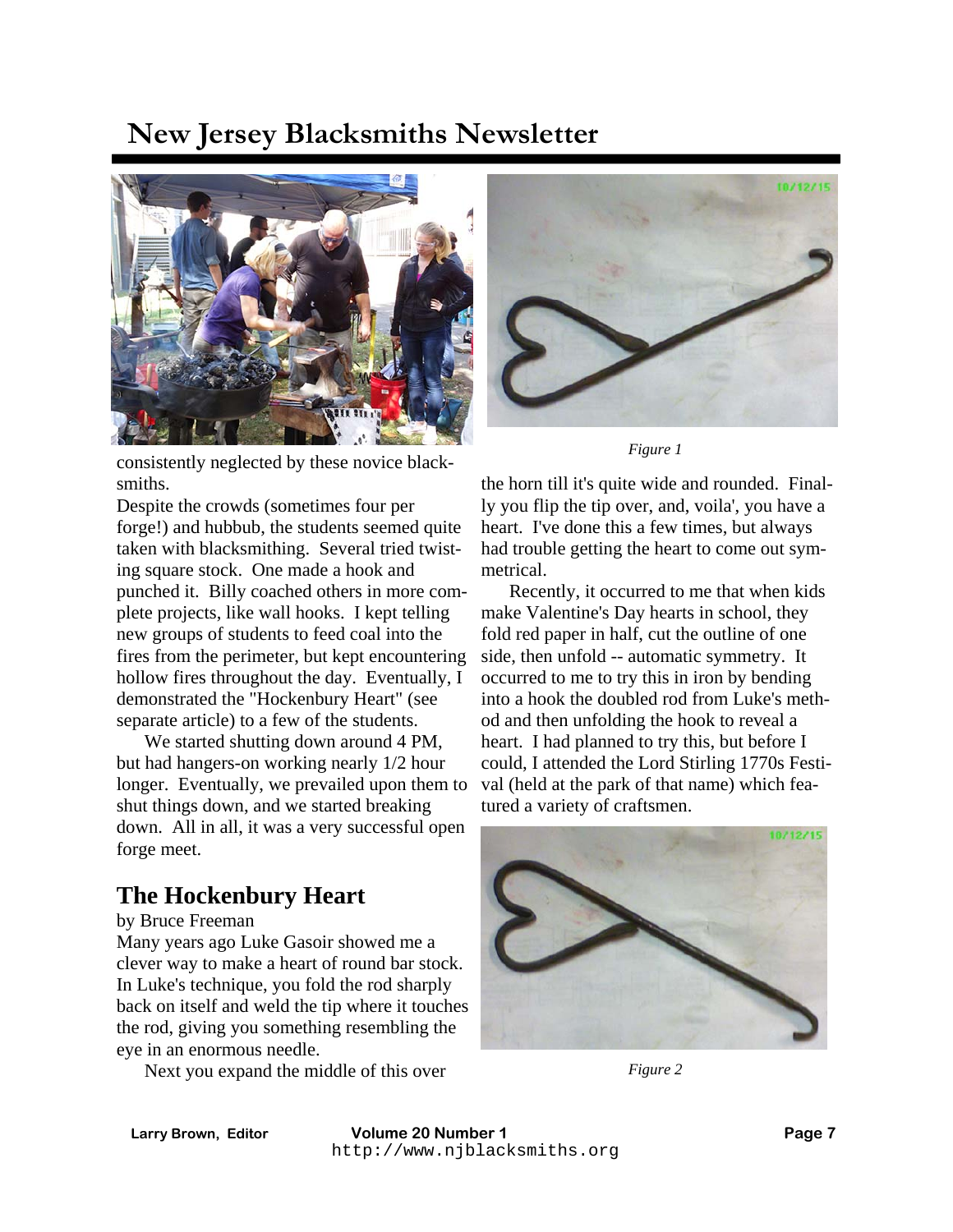



*Fig 3* 

 Amongst these was blacksmith Bruce Hockenbury, to whom I introduced myself. He proceeded to show me a trick to make a heart that was based upon the same Valentine's heart trick I had thought of. His approach was simpler, though, because it requires no welding. He gave me the heart (made as the handle -end of a back-scratcher) that he made for this demonstration. (See Fig. 1)

 I've since made a couple of these hearts and they're pretty easily made. The first (Fig. 2) I made of round stock as a demo to Damian Toryak. The second (Fig. 3) I made of square stock as a demo at the Princeton U. open forge day.

 The following description of how to make this heart is mine -- Bruce Hockenbury gets the credit, I take any blame. Take about 18" of 1/4" to 1/2" round or square stock, and form the ends as you prefer. (See Fig. 4A.) Bend one end as shown in Fig. 4B. Curve the mid-

only the end of the curve, as indicated by the star and the small arrow in Fig. 4C, and bend open the heart as in Fig. 4D.



Trivet

### **NJBA Holiday Party**

 NJBA closed the year on December 6th with our traditional Holiday Party.

 Once again Marshall and Jan graciously hosted the party. There was a very good turn out and the food and the selection was great.

 Many thanks to Marshall for opening their home to us and making this a great party!

#### **Northeast Blsacksmiths Meet At Ashokan NY**

http://www.northeastblacksmiths.org/ The Spring demonstrator is Carl Close, April 22, 23, 24 For more information check the website

#### **Blacksmith Guild of Central Maryland's 28th Annual Blacksmith Days, May 21 &**

**22,** 2016, at the Carroll County Farm Museum, Westminster, MD

 http://www.bgcmonline.org/index.php? bsd2016

Featured Demonstrators:

dle of the bend as shown in Fig. 4C. Now heat 2016 Forging Contests 1. Forged wrapped eye Sheldon Browder and James Michael Walker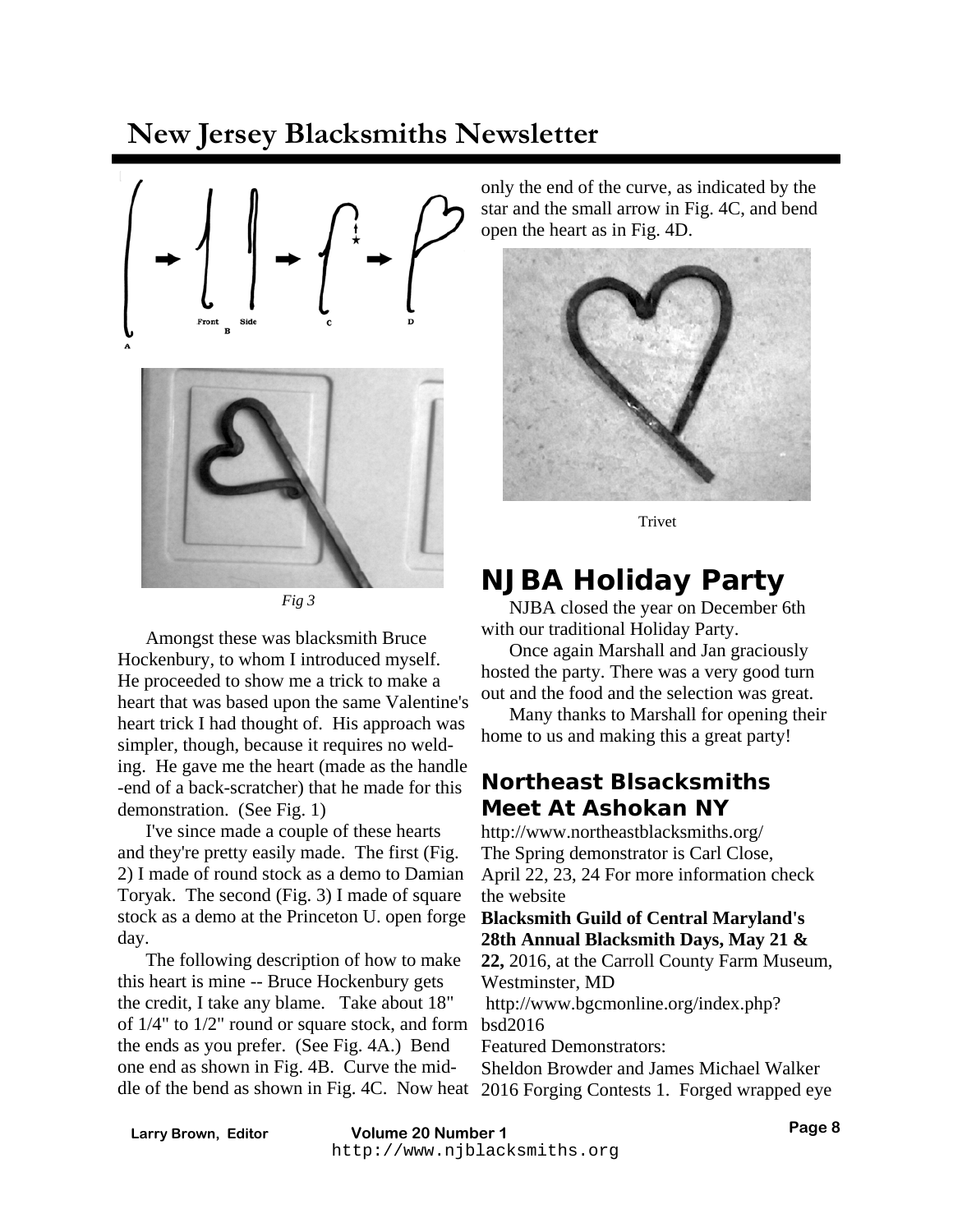tomahawk – Only the tomahawk head will be judged 2. Forged candle stick or holder 3. A decorative twist sample – no longer than 6 inches \*Contest items must have been forged since BSD 2015; Forging stations available on site to complete contest items; Demonstrators will judge contests on design, technical details, and overall execution; The judges decisions are final; First, Second, and Third prizes will be awarded for each forging contest. Flyers and registration forms can be downloaded from the website. Please share with anyone who may be interested.

This will be another outstanding event. Please let me know if you have any questions.

Ted McNett President BGCM

### **ABANA 2016 Conference Salt Lake City**

July 13-16, 2016

 It only happens every two years and you won't want to miss this one! It's time to plan to attend the 2016 biennial conference of the Artist Blacksmiths Association of North America, to be held at the Utah State Fairpark in Salt Lake City. The site boasts a large tree lined grass area for the demonstrations.

 The marketplace and lectures will be inside air conditioned spaces. There is on-site space for camping and RV's. Salt Lake City offers a Trax rail system that runs from the airport to downtown, with the Fairpark as one of the stops.

 There are many hotels an easy walk from any of the stops and world class restaurants downtown besides.

 The theme for the conference is Education and we've designed a program to promote hands on learning. There are many classes with projects ranging from beginner to advanced. Projects such as Animal Heads, Tongs, Forge Welding, Damascus Billets, Repousse', Fold Forming, and Patination will all be presented as hands on classes.

 This year there is a dedicated Youth Tent, for the younger aspiring smiths to try their hand at projects. We will have a railing workshop with John Barron, of which the railing will be installed at the handicap ramp of the historic Pioneer building site at the Fairpark. The workshop will cover measuring the site, designing the railing, forging and assembling all the parts, and finally installation on Sunday morning.

 Jake James, This year Farrier Products Distribution has sponsored a tent for Farrier demonstrations. Some of the biggest names in the farrier world will be showing off their skills. . and it's all forging not shoeing horses!

 The Gallery reception Friday night will include hors-d'oeuvres, and a plated dinner Saturday night preceding the fine art auction. You will have a chance to bid on projects that were made during the conference along with many other items donated by talented smiths.

 Also, don't forget to book your room now! Salt Lake is a popular place that time of year and rooms go fast. Even if you aren't sure, you can hold your reservation with a credit card and it won't cost anything if you cancel before the conference.

https://www.abana.org/Conferences/2016/ index.html Central Office at (423) 913-1022

#### **Demonstration Opportunities and Help Wanted**

**Waterloo Village** is looking for an additional part time Blacksmith. This person does not have to be a master smith. Basic smithing, willing to demonstrate and interpret for school children and general public. Please see below and pass on. Waterloo is located just north of I 80 exit 25 more or less central to north Jersey. Ron Jani